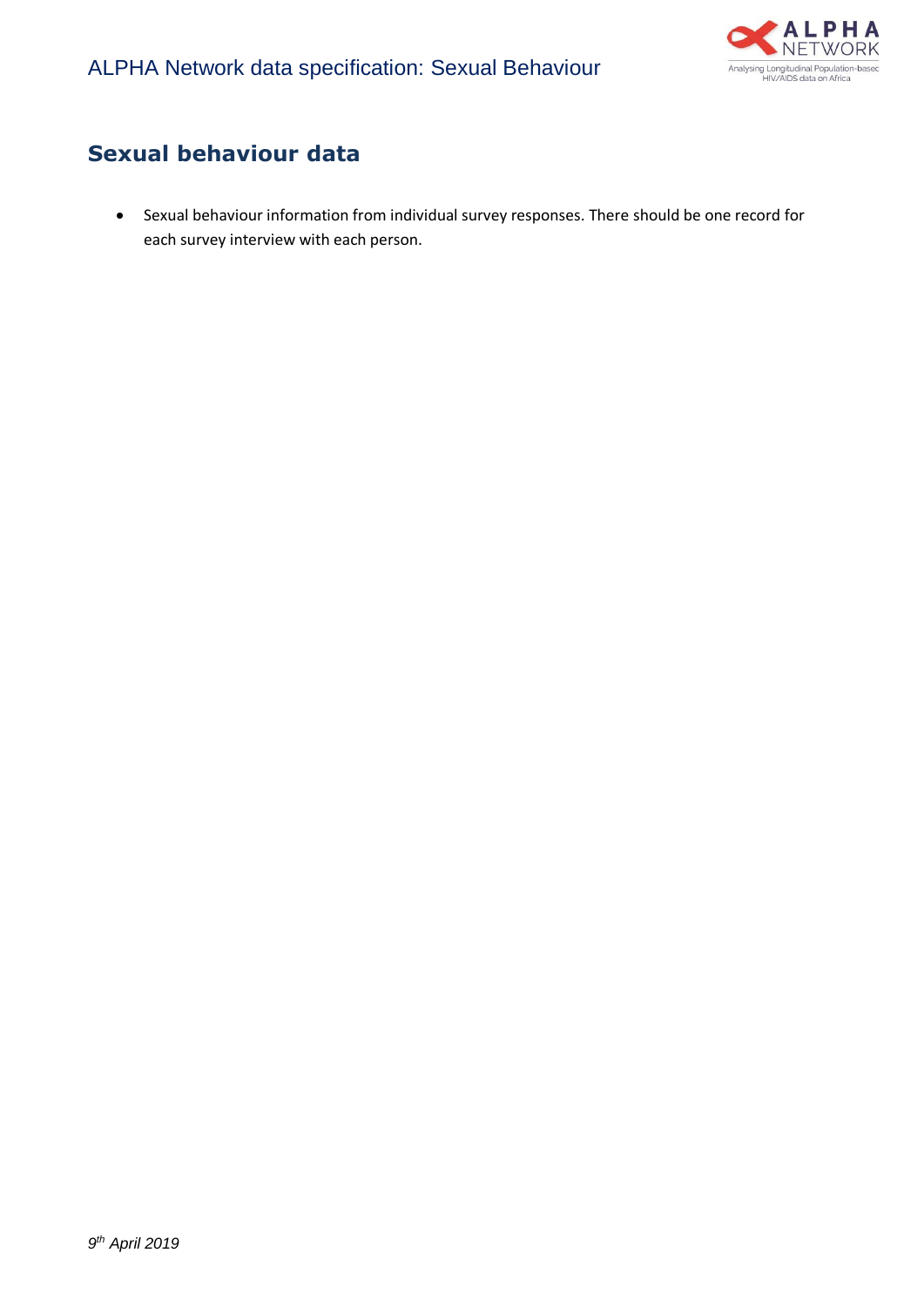

| Variable name     | <b>Description</b>                                                 | <b>Type</b> | Coding                                                    | <b>Notes</b>                                                                                                             | <b>Availability</b> |
|-------------------|--------------------------------------------------------------------|-------------|-----------------------------------------------------------|--------------------------------------------------------------------------------------------------------------------------|---------------------|
| idno              | Unique ID for each person                                          |             |                                                           | ALPHA id                                                                                                                 |                     |
| survey_round_name | The name used locally for this survey<br>round                     |             |                                                           | Name of survey round                                                                                                     |                     |
| study_name        |                                                                    |             |                                                           |                                                                                                                          |                     |
| interview_date    | Date of interview in Stata date format                             |             |                                                           | Interview date                                                                                                           |                     |
| survey_dob        | Date of birth reported in survey in Stata<br>date format           |             |                                                           | Date of birth as given in survey- used to cross check<br>reporting so don't want the DSS dob here                        |                     |
| survey_mob        | Month of birth as reported in survey.                              |             |                                                           | No need to fill if dob is known                                                                                          |                     |
| survey_yob        | Year of birth as reported in survey.                               |             |                                                           | No need to fill if dob is known                                                                                          |                     |
| survey_age        | Age reported in the survey                                         |             |                                                           | Age as given in survey                                                                                                   |                     |
| survey_sex        | Sex reported in the survey                                         |             |                                                           | Sex as given in survey- used for cross checking<br>responses                                                             |                     |
| marever           | Ever been married                                                  |             | 0 No<br>1 Yes<br>8 Not asked<br>9 Missing                 | Not asking for marital status in this spec because we<br>already have it in 7.4 and we should be able to merge it<br>in. |                     |
| num_spouse_ever   | number of spouses they have ever had,<br>including current spouses |             |                                                           |                                                                                                                          |                     |
| num_spouse_now    | number of spouses they have now                                    |             |                                                           |                                                                                                                          |                     |
| sexever           | Ever had sex                                                       |             | 0 No<br>1 Yes<br>3 Don't know<br>8 Not asked<br>9 Missing |                                                                                                                          |                     |
| circumcised       | MEN ONLY Is he circumcised                                         |             | 0 No<br>1 Yes<br>3 Don't know<br>8 Not asked<br>9 Missing |                                                                                                                          |                     |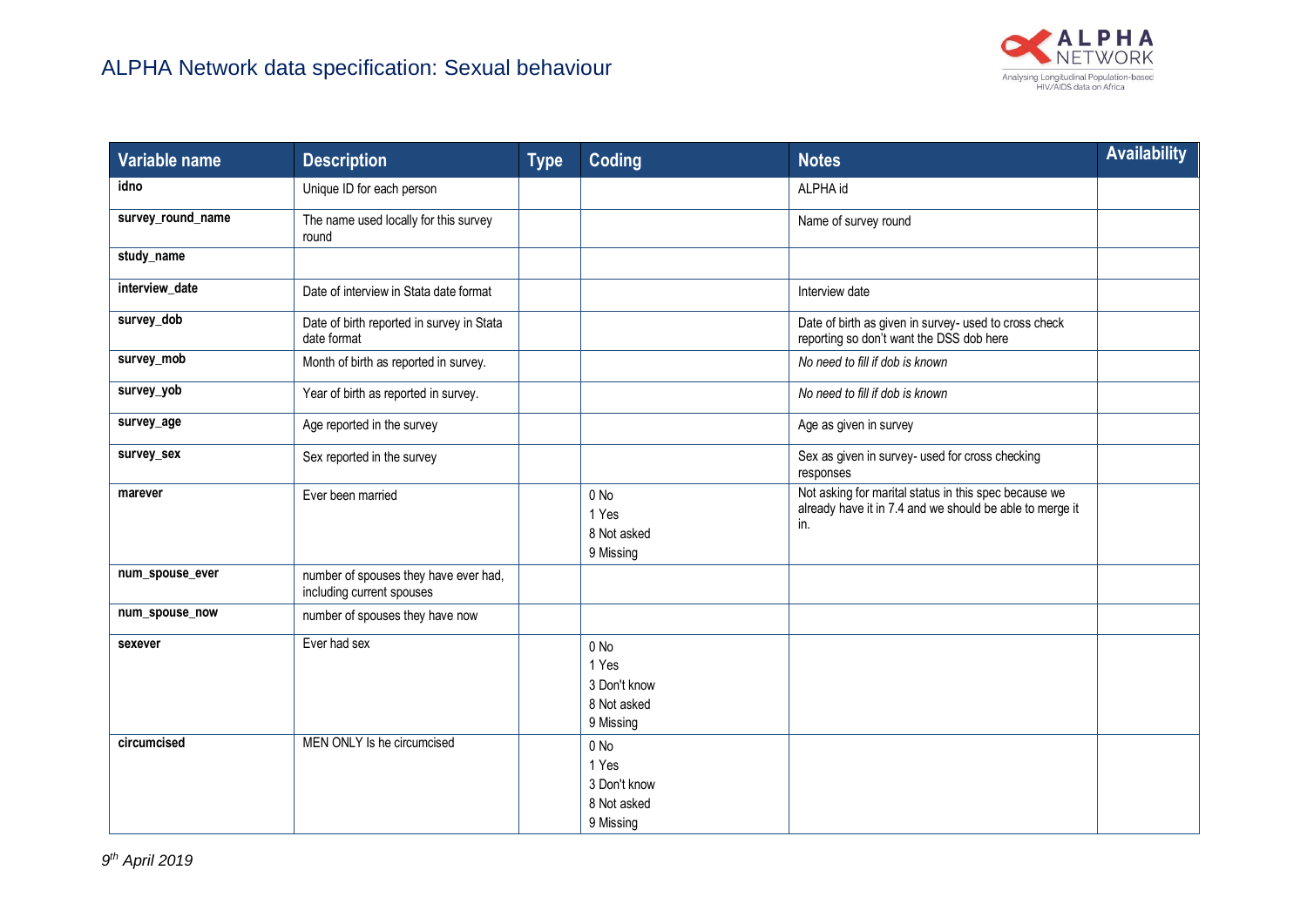

| Variable name  | <b>Description</b>                                                                   | <b>Type</b> | Coding                                                                                                                                                                                                                                                                                                                                                                                                                                   | <b>Notes</b>                                                                                                                                                                                                                                                                                                                                                                                         | <b>Availability</b> |
|----------------|--------------------------------------------------------------------------------------|-------------|------------------------------------------------------------------------------------------------------------------------------------------------------------------------------------------------------------------------------------------------------------------------------------------------------------------------------------------------------------------------------------------------------------------------------------------|------------------------------------------------------------------------------------------------------------------------------------------------------------------------------------------------------------------------------------------------------------------------------------------------------------------------------------------------------------------------------------------------------|---------------------|
| age_at_circ    | Age when circumcised                                                                 |             | integer age<br>88 Not asked<br>99 don't know/can't remember                                                                                                                                                                                                                                                                                                                                                                              |                                                                                                                                                                                                                                                                                                                                                                                                      |                     |
| firstsex who   |                                                                                      |             | 10 Spouse or cohabiting<br>11 Spouse<br>12 Cohabiting<br>21 Regular<br>22 Girlfriend/boyfriend<br>31 Friend<br>32 Casual<br>33 Consensual partner<br>34 Workmate<br>35 Boss/work supervisor<br>36 Employee<br>37 Fellow student<br>41 Stranger<br>42 Sugar daddy<br>43 Rapist<br>50 Commercial<br>51 Bar girl<br>60 Ex-spouse<br>61 Former wife or regular partner<br>70 Other<br>71 Other friend or visitor<br>72 Relative<br>73 In-law | Relationship to first sexual partner.<br>Codes listed are those for categories known to have<br>been used by sites.<br>Add codes if a suitable code is not found, using the<br>following ranges:<br>10-19 Spouse/cohab<br>20-29 Regular<br>30-39 Casual, not necessarily high risk<br>40-49 Sporadic, high risk<br>50-59 commercial<br>60-69 ex-spouses<br>70-79 Other<br>Please label any additions |                     |
| firstsex_age   | Age at first sex (At first marriage should<br>be given as the age at first marriage) |             | 99 Don't know/can't remember                                                                                                                                                                                                                                                                                                                                                                                                             |                                                                                                                                                                                                                                                                                                                                                                                                      |                     |
| firstsex_marry | Whether or not respondent married their<br>first sexual partner                      |             | 0 <sub>No</sub><br>1 Yes<br>3 Don't know<br>8 Not asked<br>9 Missing                                                                                                                                                                                                                                                                                                                                                                     |                                                                                                                                                                                                                                                                                                                                                                                                      |                     |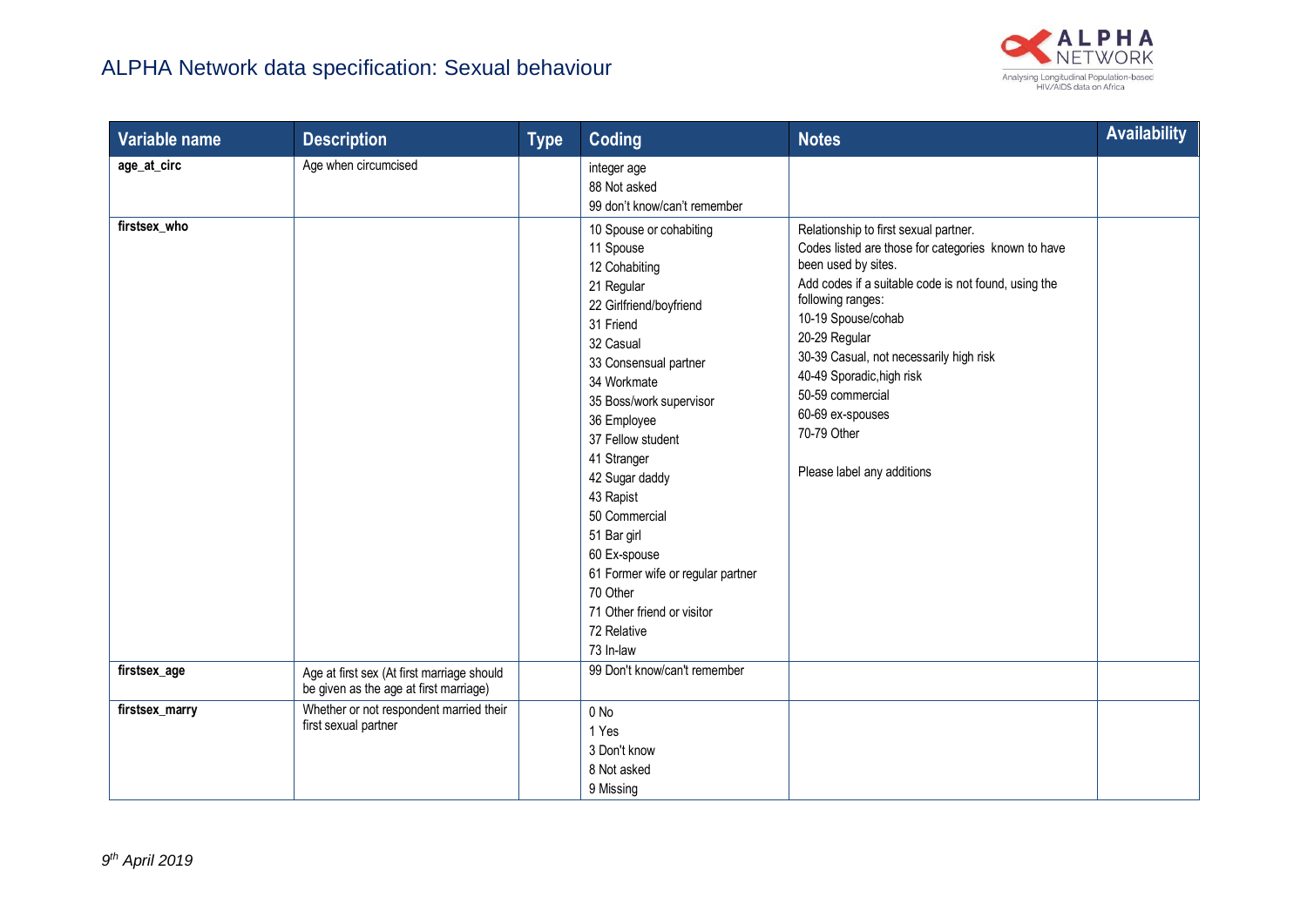

| Variable name          | <b>Description</b>                                           | <b>Type</b> | <b>Coding</b>                                                                                                                                                                                                                                                                                                             | <b>Notes</b>           | <b>Availability</b> |
|------------------------|--------------------------------------------------------------|-------------|---------------------------------------------------------------------------------------------------------------------------------------------------------------------------------------------------------------------------------------------------------------------------------------------------------------------------|------------------------|---------------------|
| firstsex_condom        | Whether or not respondent used a<br>condom at first sex      |             | 0 No<br>1 Yes<br>3 Don't know<br>8 Not asked<br>9 Missing                                                                                                                                                                                                                                                                 |                        |                     |
| firstsex_contra        | Whether or not respondent used<br>contraception at first sex |             | $0$ No<br>1 Yes<br>3 Don't know<br>8 Not asked<br>9 Missing                                                                                                                                                                                                                                                               | Code 0 if filtered out |                     |
| firstsex_contra_method | Method of contraception at first sex                         |             | 1 Female Sterilization<br>2 Male Sterilization<br>3 IUD<br>4 Injectables<br>5 Implants<br>6 Pill<br>7 Condom<br>8 Female Condom<br>9 Emergency Contraception<br>10 Standard Days Method<br>11 Lactational Amenorrhea Method<br>12 Rhythm Method<br>13 Withdrawal<br>14 Other Modern Method<br>15 Other Traditional Method |                        |                     |
| firstsex_agep          | Approximate age of first sexual partner                      |             | 1 10 or more years older<br>2 5-9 years older<br>3 Within 5 years of your age<br>4 5-9 years younger<br>5 10 or more years younger<br>9 Don't know/missing                                                                                                                                                                |                        |                     |
| firstsex_ageexactp     | Exact age of first sexual partner                            |             | Age in years                                                                                                                                                                                                                                                                                                              |                        |                     |
| secondsex_age          | Age at second sexual partner                                 |             | 99 Don't know/can't remember                                                                                                                                                                                                                                                                                              |                        |                     |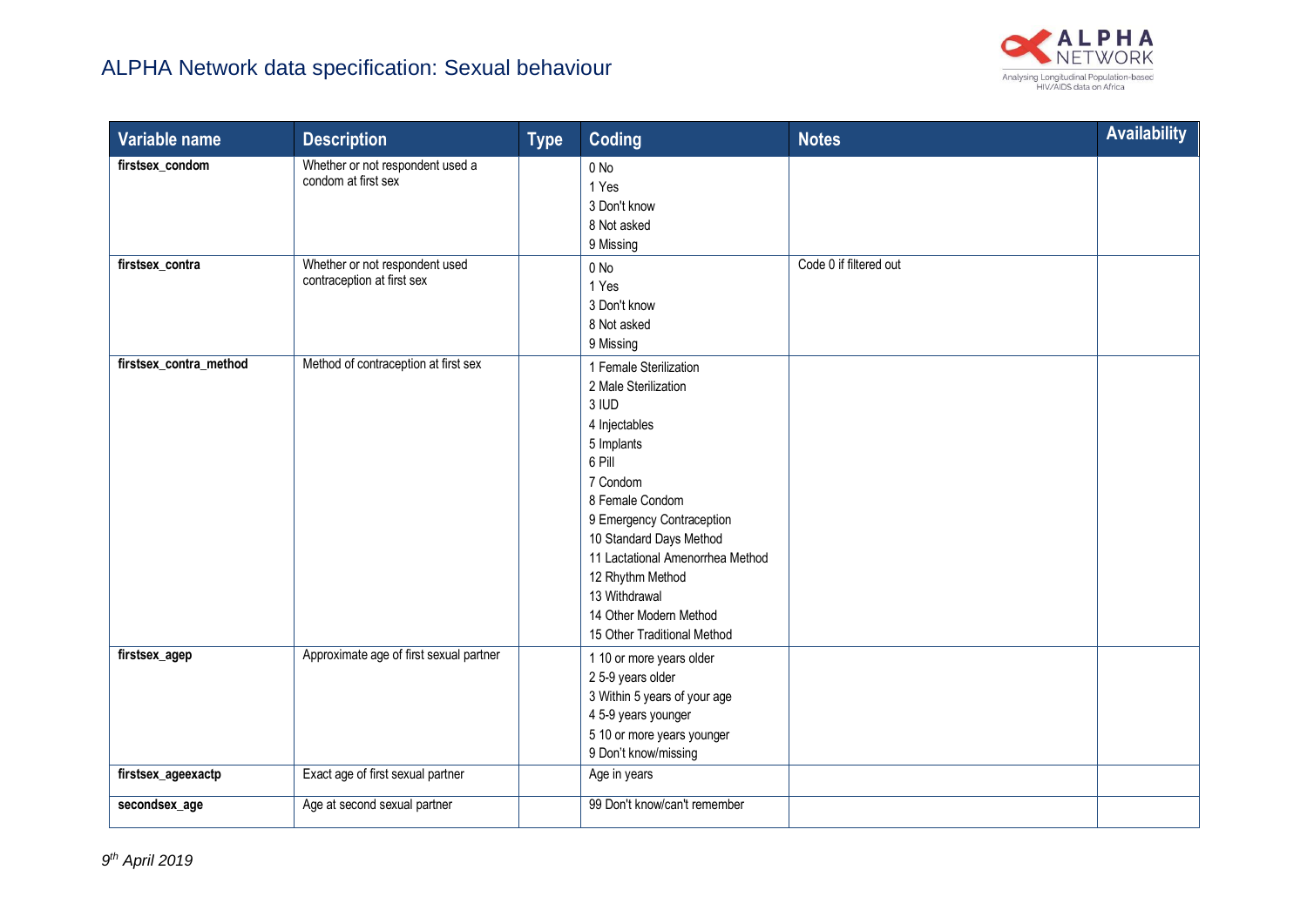

| Variable name        | <b>Description</b>                                            | <b>Type</b> | <b>Coding</b>                                                                                         | <b>Notes</b>           | <b>Availability</b> |
|----------------------|---------------------------------------------------------------|-------------|-------------------------------------------------------------------------------------------------------|------------------------|---------------------|
| diff1st2ndsex time   | time between first and second sexual<br>partner               |             | 1 Within 1 month<br>2 within 1 year<br>3 1-5 years<br>4 5-10 years<br>5 over 10 years                 |                        |                     |
| sexlastmonth         |                                                               |             | 0 No<br>1 Yes<br>3 Don't know<br>8 Not asked<br>9 Missing                                             |                        |                     |
| partners_lastmonth   | Number of sexual partners in the last<br>month                |             | Integer response, 0 if no sex last<br>month<br>999999 Don't know/can't remember                       |                        |                     |
| sexlastyear          | Had sex with anyone within the 12<br>months before the survey |             | 0 No<br>1 Yes<br>3 Don't know<br>8 Not asked<br>9 Missing                                             |                        |                     |
| partners_lastyear    | Number of sexual partners in the last 12<br>months            |             | Integer response, 0 for never had sex<br>& no sex last year<br>999999 Don't know/can't remember       |                        |                     |
| partners_life        | Total number of sexual partners in<br>whole life              |             | Integer response, 0 for never had sex<br>999999 Don't know/can't remember                             |                        |                     |
| partners_surveyint   | Number of partners since the last survey                      |             | Integer response, 0 for never had sex<br>or not since last survey<br>999999 Don't know/can't remember |                        |                     |
| newpartners_lastyear | Number of new sexual partners in the<br>last 12 months        |             | Integer response, 0 for never had sex<br>or not in last year<br>999999 Don't know/can't remember      | Only if asked directly |                     |
| anal_sex_ever        | Ever had anal sex                                             |             | 0 "No"<br>1 "Yes"<br>3 "Don't know"<br>8 "Not asked"<br>9 "Missing"                                   |                        | Kisumu              |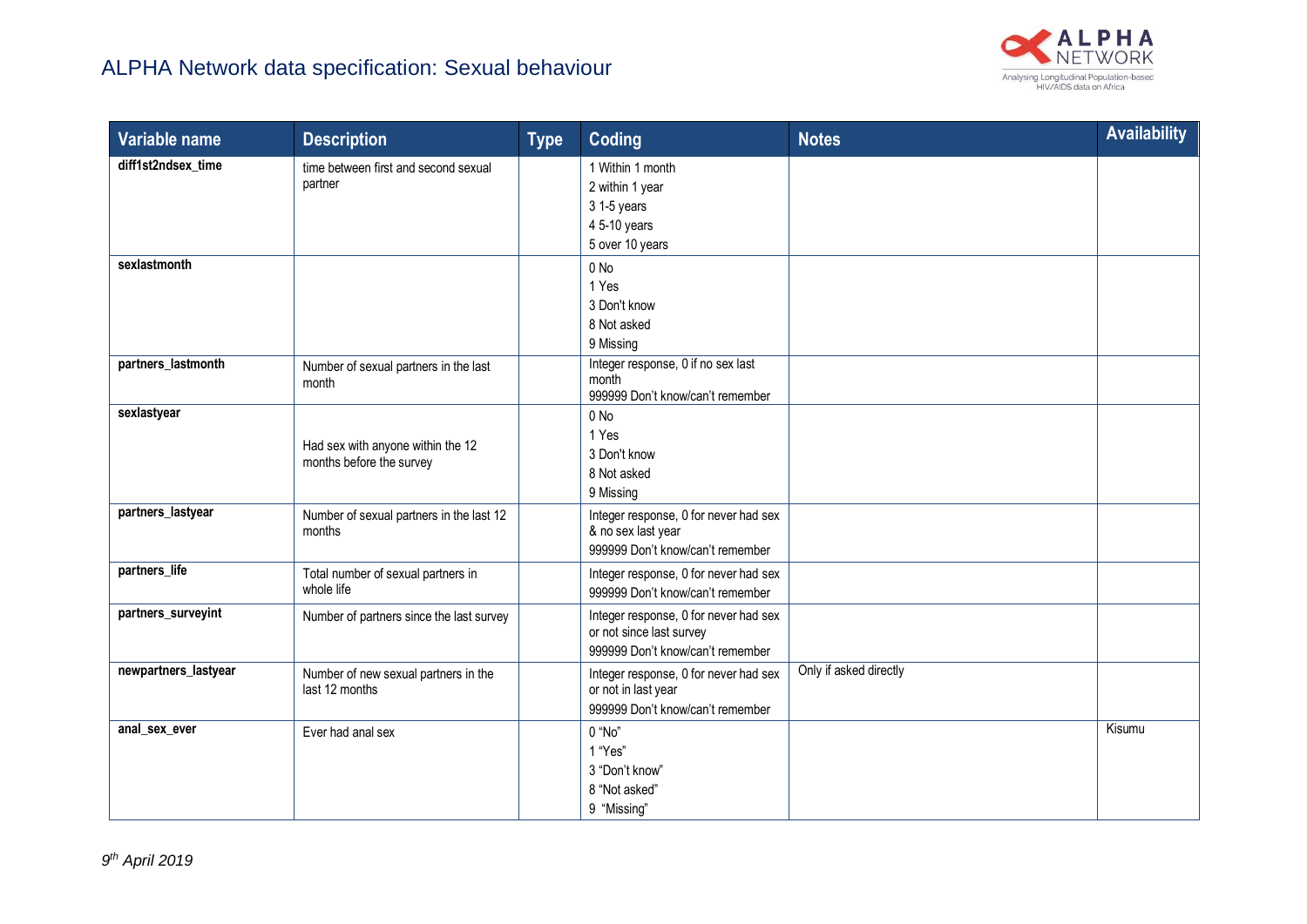

| Variable name      | <b>Description</b>                                                                                                                   | <b>Type</b> | Coding | <b>Notes</b>                                                                         | <b>Availability</b> |
|--------------------|--------------------------------------------------------------------------------------------------------------------------------------|-------------|--------|--------------------------------------------------------------------------------------|---------------------|
|                    | <b>REPEATED VARIABLES FROM</b><br><b>PARTNER HISTORY LOOPS</b>                                                                       |             |        |                                                                                      |                     |
|                    | * please include one set of variables<br>for each partner asked about; 1<br>should be the partner they had sex<br>with most recently |             |        |                                                                                      |                     |
|                    | All variables relate to times and<br>circumstances of sex with partner X                                                             |             |        |                                                                                      |                     |
| whenfirst_daysago# | Number of days elapsed since first sex<br>with partner $\#$ , transform weeks, months<br>or years to days.                           |             |        | Number of days elapsed since first sex, transform<br>weeks, months or years to days. |                     |
| whenfirst_month#   | Month in which first had sex                                                                                                         |             |        |                                                                                      |                     |
| whenfirst_year#    | Year in which first had sex                                                                                                          |             |        |                                                                                      |                     |
| whenlast_daysago#  | Number of days elapsed since last sex<br>with partner $\sharp$ , transform weeks, months<br>or years to days.                        |             |        | Number of days elapsed since first sex, transform<br>weeks, months or years to days. |                     |
| whenlast_month#    | Month in which last had sex                                                                                                          |             |        |                                                                                      |                     |
| whenlast_year#     | Year in which last had sex                                                                                                           |             |        |                                                                                      |                     |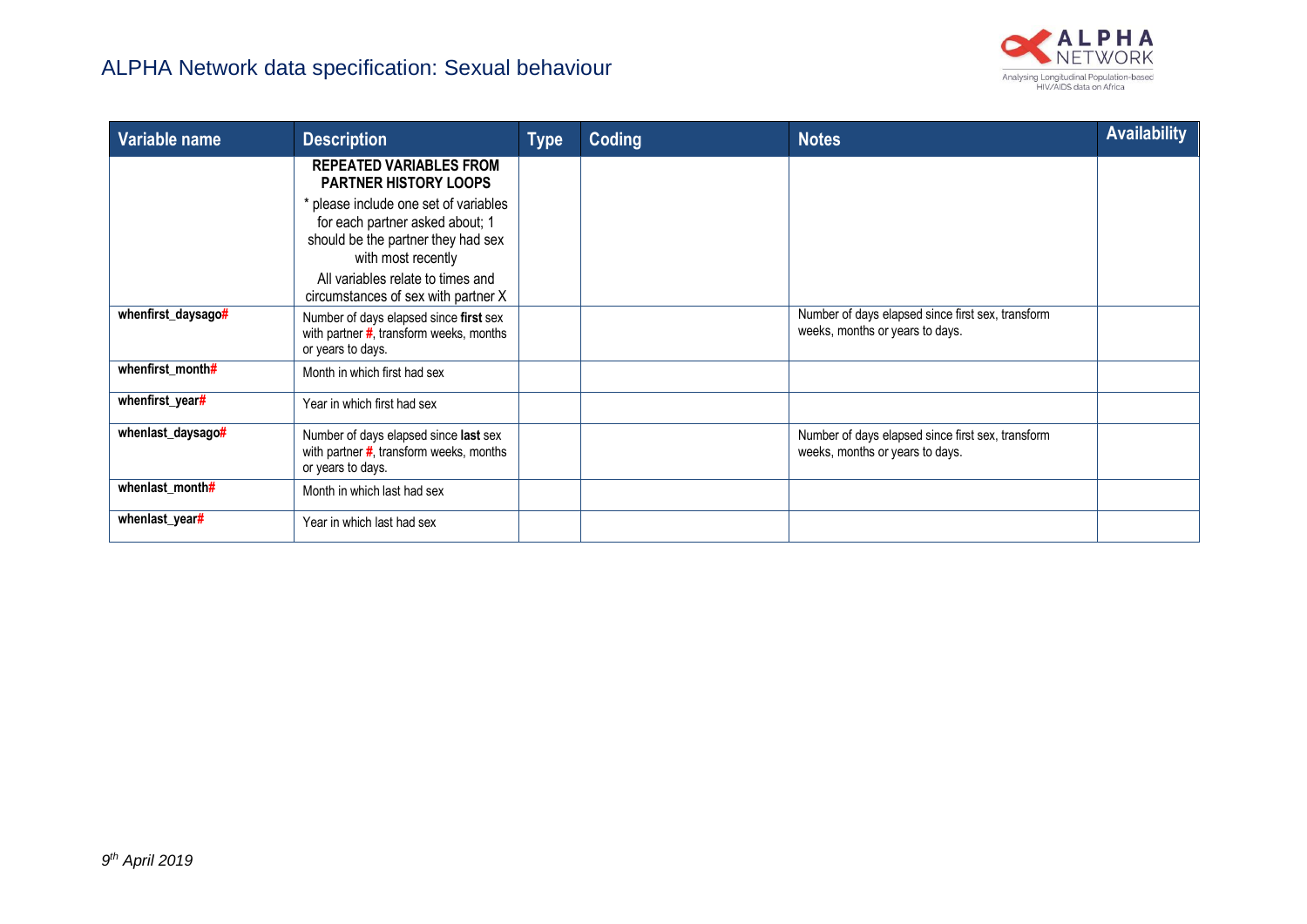

| Variable name | <b>Description</b>                  | <b>Type</b> | <b>Coding</b>                                                                                                                                                                                                                                                                                                                                                                                                                            | <b>Notes</b>                                                                                                                                                                                                                                                                                                                                                                              | <b>Availability</b> |
|---------------|-------------------------------------|-------------|------------------------------------------------------------------------------------------------------------------------------------------------------------------------------------------------------------------------------------------------------------------------------------------------------------------------------------------------------------------------------------------------------------------------------------------|-------------------------------------------------------------------------------------------------------------------------------------------------------------------------------------------------------------------------------------------------------------------------------------------------------------------------------------------------------------------------------------------|---------------------|
| who#          | Relationship to sexual partner #    |             | 10 Spouse or cohabiting<br>11 Spouse<br>12 Cohabiting<br>21 Regular<br>22 Girlfriend/boyfriend<br>31 Friend<br>32 Casual<br>33 Consensual partner<br>34 Workmate<br>35 Boss/work supervisor<br>36 Employee<br>37 Fellow student<br>41 Stranger<br>42 Sugar daddy<br>43 Rapist<br>50 Commercial<br>51 Bar girl<br>60 Ex-spouse<br>61 Former wife or regular partner<br>70 Other<br>71 Other friend or visitor<br>72 Relative<br>73 In-law | Relationship to partner #.<br>Codes listed are those for categories known to have<br>been used by sites.<br>Add codes if a suitable code is not found, using the<br>following ranges:<br>10-19 Spouse/cohab<br>20-29 Regular<br>30-39 Casual, not necessarily high risk<br>40-49 Sporadic, high risk<br>50-59 commercial<br>60-69 ex-spouses<br>70-79 Other<br>Please label any additions |                     |
| page#         | Approximate age of sexual partner # |             | 1 "10 or more years older"<br>2 "5-9 years older"<br>3 "Within 5 years of your age"<br>4 "5-9 years younger"<br>5 "10 or more years younger<br>9 "Don't know/missing"                                                                                                                                                                                                                                                                    |                                                                                                                                                                                                                                                                                                                                                                                           |                     |
| pexactage#    | Age of sexual partner #             |             | Age in years                                                                                                                                                                                                                                                                                                                                                                                                                             |                                                                                                                                                                                                                                                                                                                                                                                           |                     |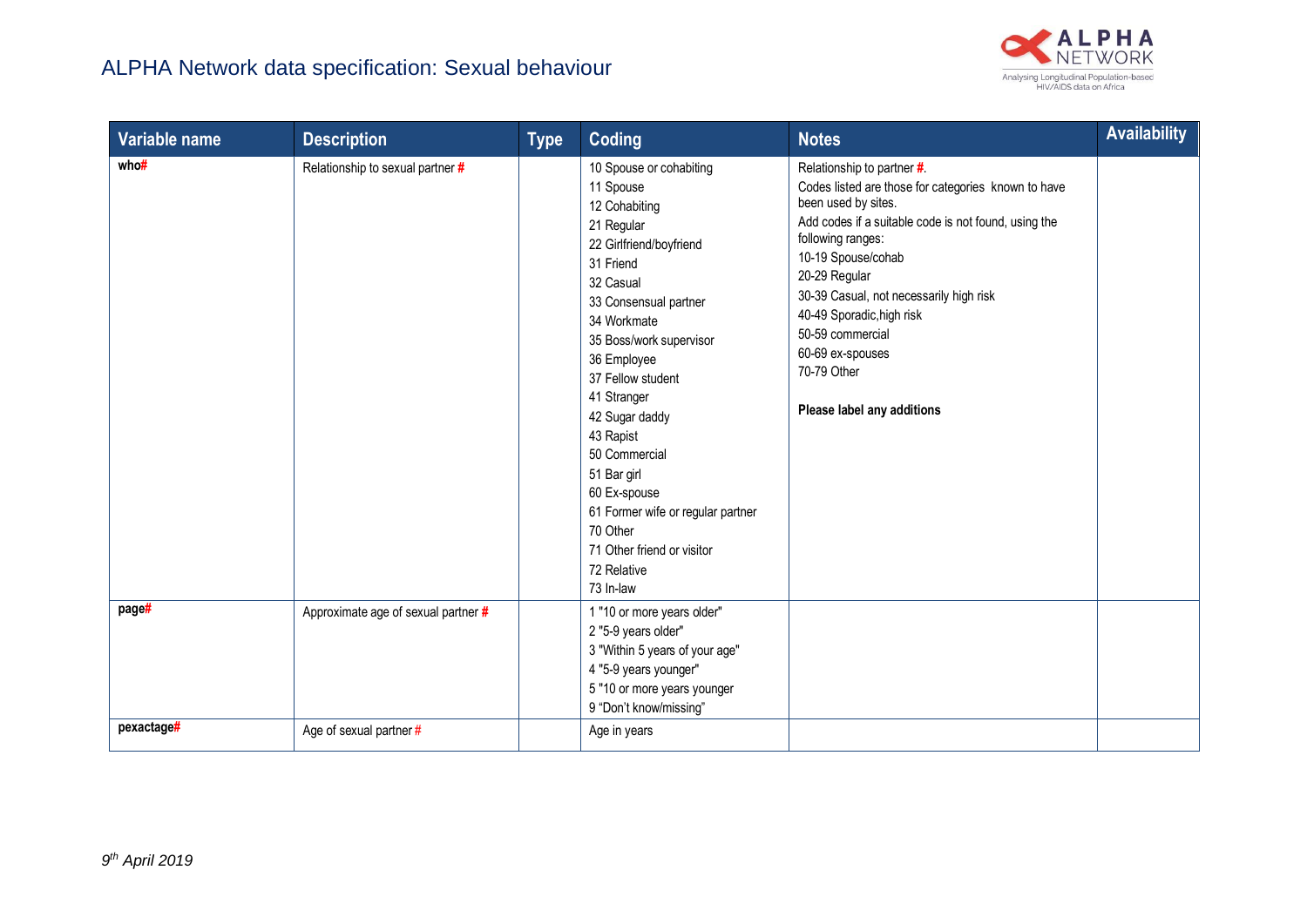

| Variable name    | <b>Description</b>                                                | <b>Type</b> | <b>Coding</b>                                                                                                                  | <b>Notes</b> | <b>Availability</b> |
|------------------|-------------------------------------------------------------------|-------------|--------------------------------------------------------------------------------------------------------------------------------|--------------|---------------------|
| pmstat#          | Marital status of partner # at last sex                           |             | 0 Not married<br>1 Married to respondent (mono)<br>2 Married to respondent (poly)<br>3 Married to someone else<br>9 Don't know |              |                     |
| hiv_disc_r#      | whether the respondent disclosed their<br>HIV status to partner # |             | 0 No<br>1 Yes<br>9 Don't know                                                                                                  |              |                     |
| hiv_disc_p#      | whether partner # disclosed their HIV<br>status to the respondent |             | $0$ No<br>1 Yes<br>9 Don't know                                                                                                |              |                     |
| phiv lastsex#    | HIV status of partner # at last sex                               |             | 0 Unknown<br>1 Negative<br>2 Positive                                                                                          |              |                     |
| phiv_firstsex#   | HIV status of partner # at first sex                              |             | 0 Unknown<br>1 Negative<br>2 Positive                                                                                          |              |                     |
| condom_lastsex#  | Used a condom at last sex with partner<br>#                       |             | $0$ No<br>1 Yes<br>3 Don't know<br>8 Not asked<br>9 Missing                                                                    |              |                     |
| condom_firstsex# | Used a condom at first sex with partner<br>#                      |             | $0$ No<br>1 Yes<br>3 Don't know<br>8 Not asked<br>9 Missing                                                                    |              |                     |
| condom_freq#     | How often used a condom with partner $#$                          |             | 0 Never<br>1 Sometimes<br>2 Every time                                                                                         |              |                     |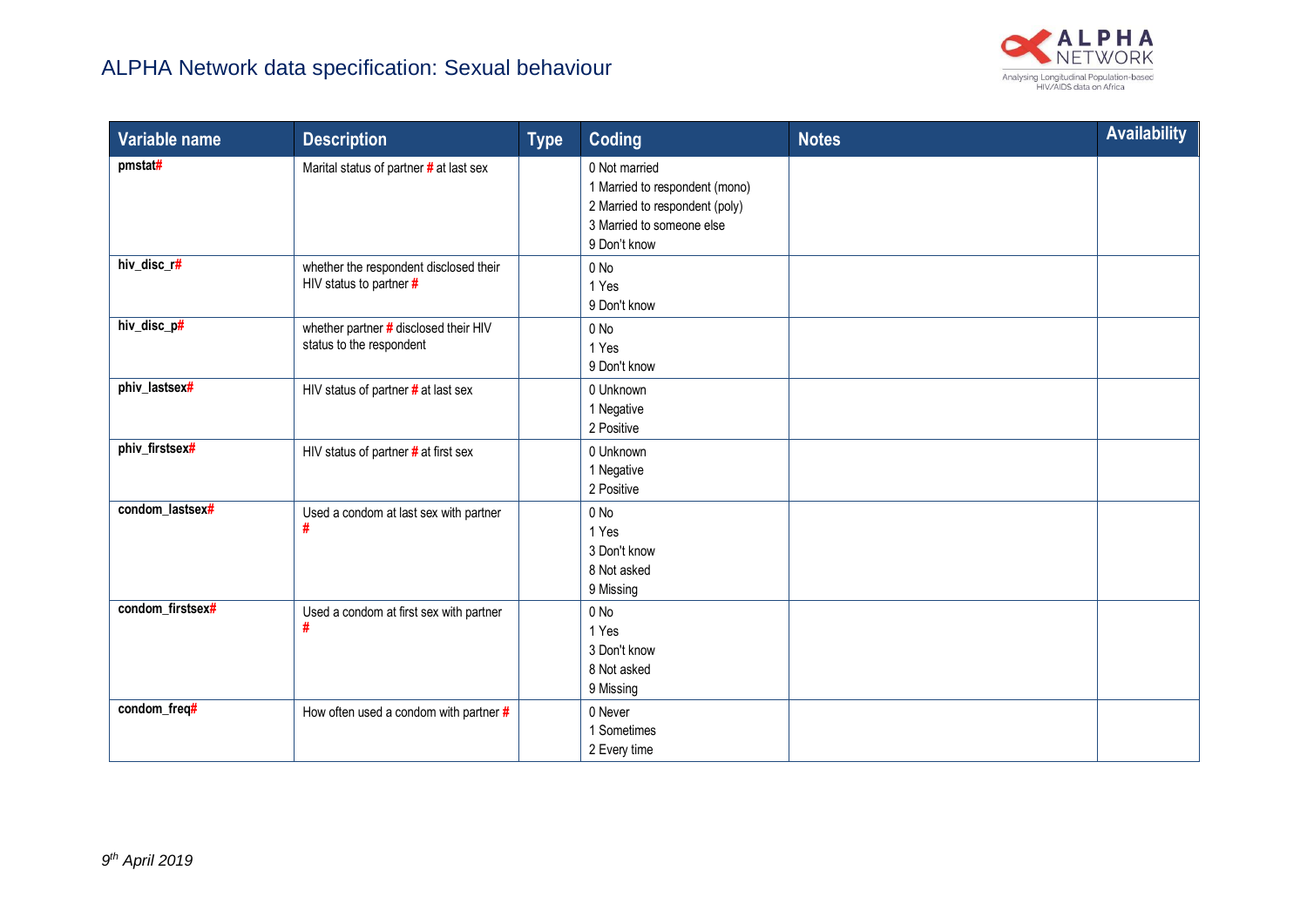

| Variable name                            | <b>Description</b>                                                                                                                 | <b>Type</b> | Coding                                                                                                                                                                                                                                                                                                                          | <b>Notes</b> | <b>Availability</b> |
|------------------------------------------|------------------------------------------------------------------------------------------------------------------------------------|-------------|---------------------------------------------------------------------------------------------------------------------------------------------------------------------------------------------------------------------------------------------------------------------------------------------------------------------------------|--------------|---------------------|
| contra_lastsex#<br>contramethod_lastsex# | Whether used a method of<br>contraception at last sex with partner #<br>Method of contraception used at last sex<br>with partner # |             | $0$ No<br>1 Yes<br>3 Don't know<br>8 Not asked<br>9 Missing<br>1 Female Sterilization<br>2 Male Sterilization<br>3 IUD<br>4 Injectables<br>5 Implants<br>6 Pill<br>7 Condom<br>8 Female Condom<br>9 Emergency Contraception<br>10 Standard Days Method<br>11 Lactational Amenorrhea Method<br>12 Rhythm Method<br>13 Withdrawal |              |                     |
|                                          |                                                                                                                                    |             | 14 Other Modern Method<br>15 Other Traditional Method                                                                                                                                                                                                                                                                           |              |                     |
| contra_firstsex#                         | Whether used a method of<br>contraception at first sex with partner #                                                              |             | 0 No<br>1 Yes<br>3 Don't know<br>8 Not asked<br>9 Missing                                                                                                                                                                                                                                                                       |              |                     |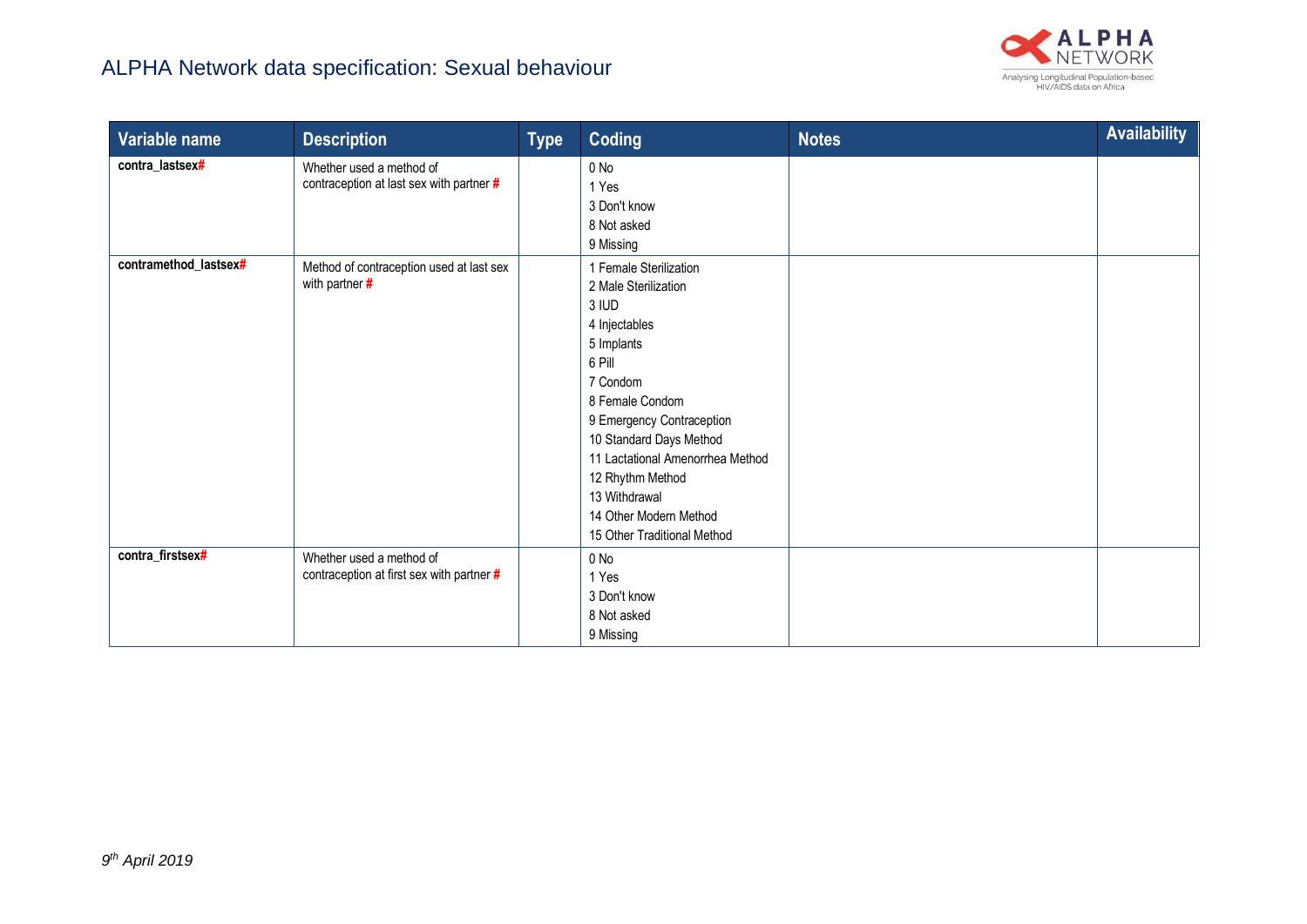

| Variable name          | <b>Description</b>                                                                                             | <b>Type</b> | Coding                                                                                                                                                                                                                                                                                                                    | <b>Notes</b>                                                                                                                                                                                                                                                                                                                                                                                                                                              | <b>Availability</b>                                 |
|------------------------|----------------------------------------------------------------------------------------------------------------|-------------|---------------------------------------------------------------------------------------------------------------------------------------------------------------------------------------------------------------------------------------------------------------------------------------------------------------------------|-----------------------------------------------------------------------------------------------------------------------------------------------------------------------------------------------------------------------------------------------------------------------------------------------------------------------------------------------------------------------------------------------------------------------------------------------------------|-----------------------------------------------------|
| contramethod firstsex# | Method of contraception used at first sex<br>with partner #                                                    |             | 1 Female Sterilization<br>2 Male Sterilization<br>3 IUD<br>4 Injectables<br>5 Implants<br>6 Pill<br>7 Condom<br>8 Female Condom<br>9 Emergency Contraception<br>10 Standard Days Method<br>11 Lactational Amenorrhea Method<br>12 Rhythm Method<br>13 Withdrawal<br>14 Other Modern Method<br>15 Other Traditional Method |                                                                                                                                                                                                                                                                                                                                                                                                                                                           |                                                     |
| ongoing#               | Whether the relationship with partner #<br>is ongoing, i.e. respondent expects to<br>have sex with them again. |             | 0 No<br>1 Yes<br>3 Don't know<br>8 Not asked<br>9 Missing                                                                                                                                                                                                                                                                 |                                                                                                                                                                                                                                                                                                                                                                                                                                                           |                                                     |
| presidence#            | Residence of partner # at last sex. Add<br>codes as needed                                                     |             | 0 "Same HH"<br>1 "Diff HH, same village"<br>2 "Diff village, same district"<br>3 "Outside district"<br>9 "Don't know"                                                                                                                                                                                                     | Add codes as needed.<br>Please label any additions!                                                                                                                                                                                                                                                                                                                                                                                                       |                                                     |
| cf_actual_week#        | Actual number of times had sex with<br>partner $#$ in the last week                                            |             | Number<br>888 "Not asked"                                                                                                                                                                                                                                                                                                 | Can be transformed from other reference periods if<br>necessary. No need to fill in variables all of the<br>reference period if only one question asked. Complete<br>the variable whose reference period is closest to that<br>used in the questionnaire. If no reference period, just<br>total for entire relationship divide by duration of<br>relatinship in days and multiply by 7 to get weekly.<br>If only grouped responsescollected use midpoint. | Kisumu, Kisesa,<br>Karonga,<br>Manicaland,<br>Rakai |
| cf_actual_month#       | Actual number of times had sex with<br>partner $\#$ in the last month                                          |             | Number<br>888 "Not asked"                                                                                                                                                                                                                                                                                                 |                                                                                                                                                                                                                                                                                                                                                                                                                                                           | Kisumu, Kisesa,<br>Rakai                            |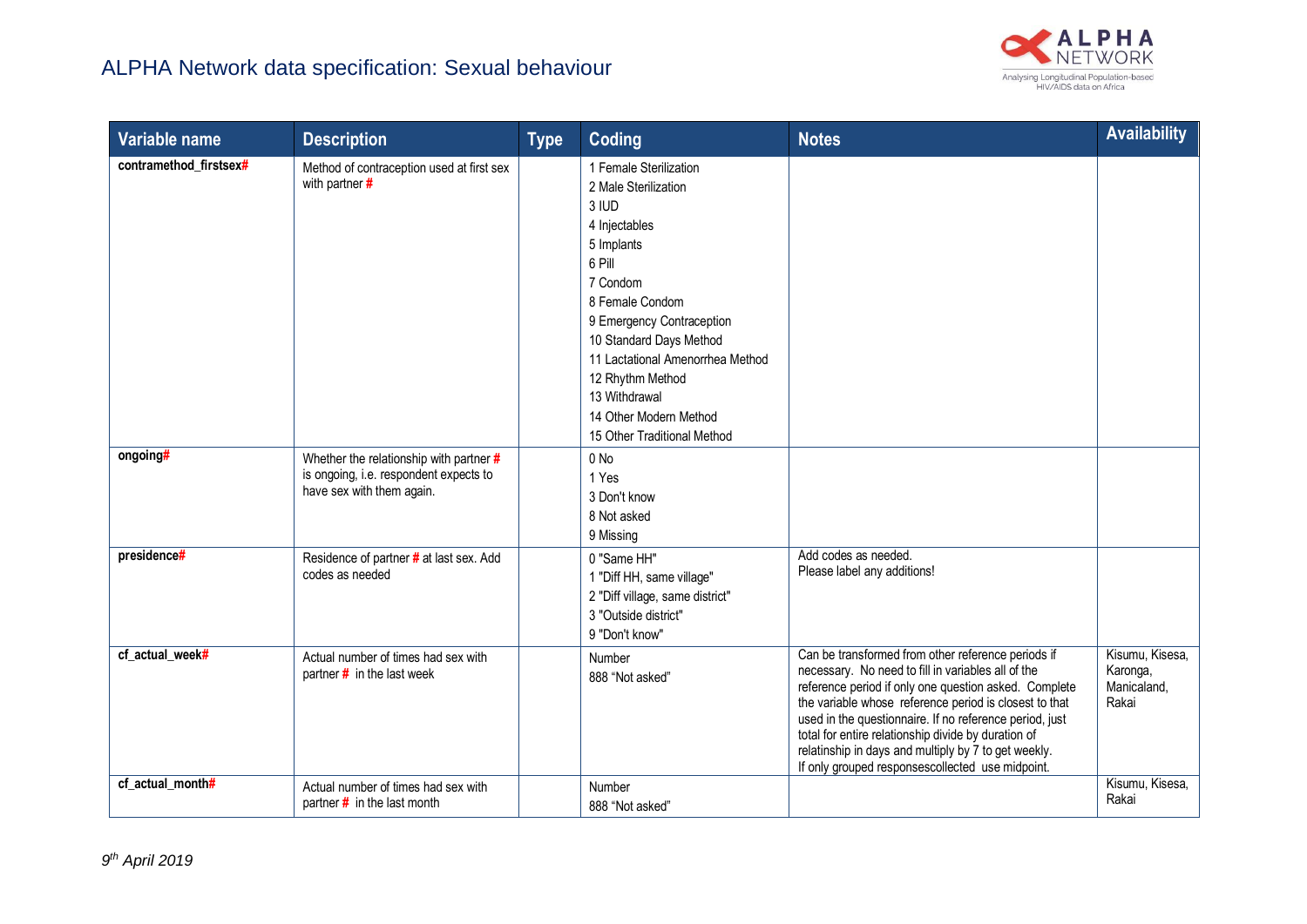

| Variable name     | <b>Description</b>                                                          | <b>Type</b> | <b>Coding</b>                                                       | <b>Notes</b>                          | <b>Availability</b>   |
|-------------------|-----------------------------------------------------------------------------|-------------|---------------------------------------------------------------------|---------------------------------------|-----------------------|
| cf_actual_year#   | Actual number of times had sex with<br>partner $#$ in the last month        |             | Number<br>888 "Not asked"                                           |                                       | Kisumu, Kisesa,       |
| cf_usual_week#    | Usual/Average number of times had sex<br>with partner $\#$ in the last week |             | Number<br>888 "Not asked"                                           |                                       | Rakai<br>,Agincourt   |
| cf_usual_month#   | Usual/Average number of times had sex<br>with partner $#$ in the last month |             | Number<br>888 "Not asked"                                           |                                       | Rakai?                |
| cf_usual_year#    | Usual/Average number of times had sex<br>with partner $#$ in the last year  |             | Number<br>888 "Not asked"                                           |                                       | Rakai?                |
| unprotected_acts# | Number of times without a condom in<br>last two weeks                       |             | Number                                                              |                                       | Manicaland            |
| p_circumcised#    | Whether this partner was circumcised                                        |             | 0 "No"<br>1 "Yes"<br>3 "Don't know"<br>8 "Not asked"<br>9 "Missing" |                                       | Kisumu,<br>Manicaland |
| p_alcohol#        | Any alcohol/ drunk at last sex                                              |             | 0 "No"<br>1 "Yes"<br>3 "Don't know"<br>8 "Not asked"<br>9 "Missing" | Not sure which is most discriminatory | Kisumu                |
| p_drugs#          | Any drug use with or by this partner in<br>last 12 months                   |             | 0 "No"<br>1 "Yes"<br>3 "Don't know"<br>8 "Not asked"<br>9 "Missing" |                                       | Kisumu                |
| p_gifts#          | Any gifts or favours exchanged with this<br>partner in last 12 months       |             | 0 "No"<br>1 "Yes"<br>3 "Don't know"<br>8 "Not asked"<br>9 "Missing" |                                       | Kisumu                |